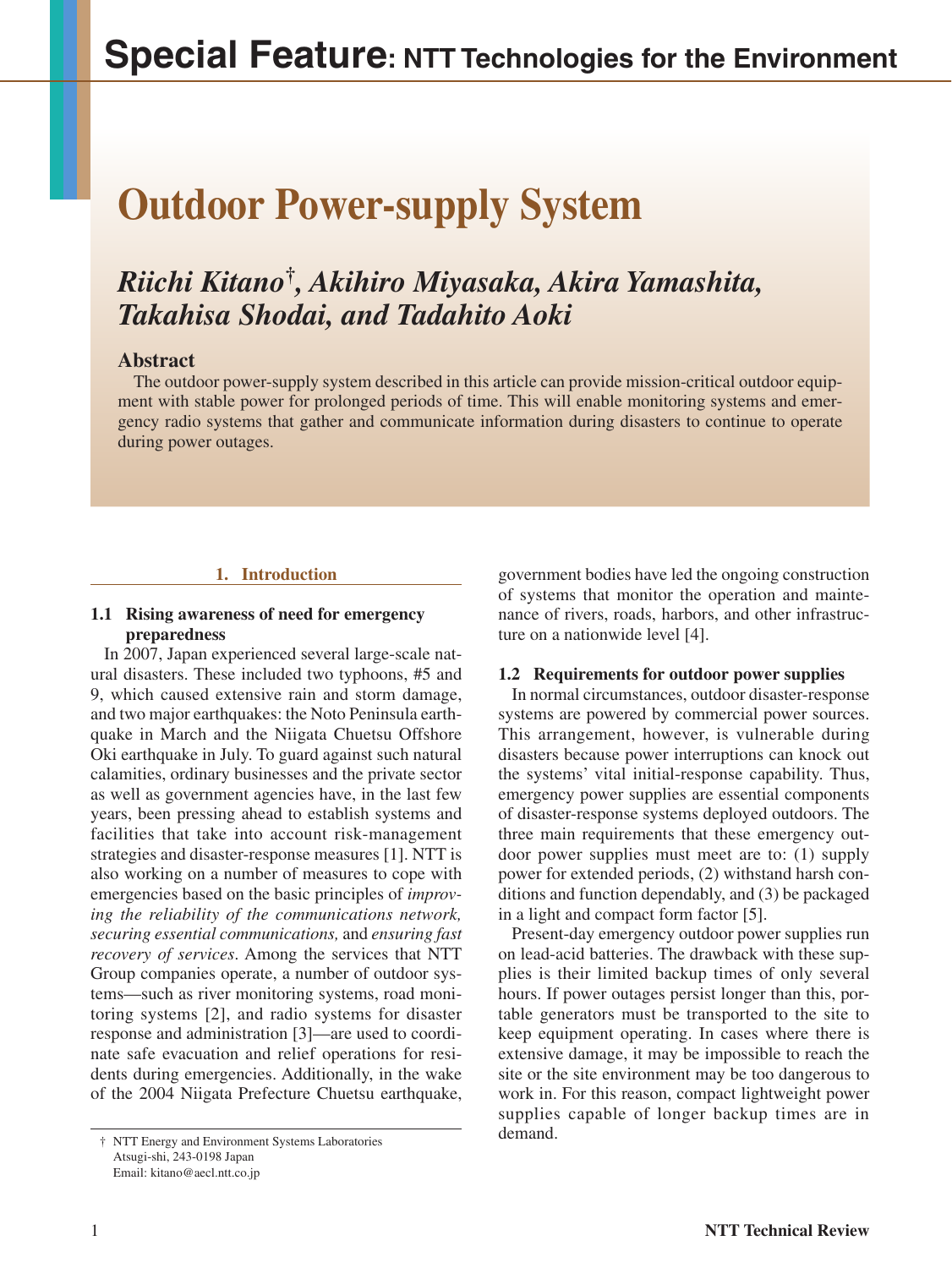

| Output                                            | 200 VA steady state (1 kVA max.)                                                            |  |
|---------------------------------------------------|---------------------------------------------------------------------------------------------|--|
| Battery type                                      | NiMH batteries                                                                              |  |
| <b>Battery capacity</b>                           | 1.1 to 3.4 kWh                                                                              |  |
| Backup duration<br>(with three modules installed) | 20 hours (at 150 VA)<br>14 hours (at 200 VA)                                                |  |
| Weight                                            | 130 kg (with three modules installed)<br>Cabinet: 70 kg<br>Battery module: 20 kg per module |  |
| <b>Dimensions</b>                                 | $400 \times 600 \times 930$ mm (w x d x h)                                                  |  |
| Operating range                                   | $-20$ to $+40^{\circ}$ C                                                                    |  |

Fig. 1. Outdoor power-supply system.

# **1.3 Development of backup power supplies by NTT**

NTT's communication centers and wireless base stations are equipped with backup power supplies to maintain communication services even in the event of a power failure. These power supplies make use of lead-acid batteries. But with the increase in the diversity and speed of provided services in recent years, today's communication devices tend to consume more power, which requires storage batteries with higher energy densities than lead-acid batteries to provide the same backup times.

To address this need, NTT Energy and Environment Systems Laboratories targeted nickel-metalhydride (NiMH) batteries, which have about three times the energy density of lead-acid batteries and are extremely safe, and developed a large-scale NiMH battery for backup applications. The battery that NTT came up with can be charged and discharged at temperatures as high as 55ºC, so it can function outdoors without significant deterioration even in severe midsummer heat. DC power-supply systems outfitted with these new batteries have already been installed as backup supplies at some wireless base stations [6].

Indoor power-supply systems powered by NiMH batteries are being deployed as temporary or emergency supplies that operate during disasters [7]. Uninterruptible power-supply (UPS) units, which use conventional lead-acid batteries, are capable of supplying power for only 10 to 15 minutes—just long enough just to perform a controlled equipment shutdown. On the other hand, a power-supply system running on NiMH batteries, with the same weight and dimensions, can provide backup power to equipment for much longer periods. These systems are beginning to be deployed as power-supply components in

disaster-response systems.

Recognizing the rising awareness of the need for emergency preparedness mentioned earlier and the clear urgent need for power-supply components for disaster-response systems in outdoor facilities, we developed a new outdoor power-supply system.

#### **2. Outdoor power-supply system**

### **2.1 Overview**

The cabinet housing the outdoor power-supply system that we developed is shown in **Fig. 1**. The system shown here is a 3.4-kWh power-supply system running on NiMH batteries, which can provide about 30 hours of backup power at an output of 100 VAC/100 W. The cabinet has three racks for battery modules. Modules can be added or removed to tailor the backup capacity to suit the load. The total weight is 130 kg (with three modules installed); the storage batteries account for 60 kg of this weight.

The structure of the outdoor power-supply system is shown in **Fig. 2**. In addition to the NiMH batteries, the system consists of a charger, an inverter, a highspeed switch, and a controller. Under normal conditions, the system powers the load from the commercial power supply. When a power outage occurs, the high-speed switch operates and the system continues to supply power to the load from the NiMH batteries via the inverter. As long as the commercial power supply is available, and especially when it has been restored after an outage, the system automatically charges the batteries to maintain them at or near full capacity ready for use.

An input connector is provided for a portable generator separate from the commercial power supply. Thus, when a power outage continues for a significant time, an engine-powered generator can be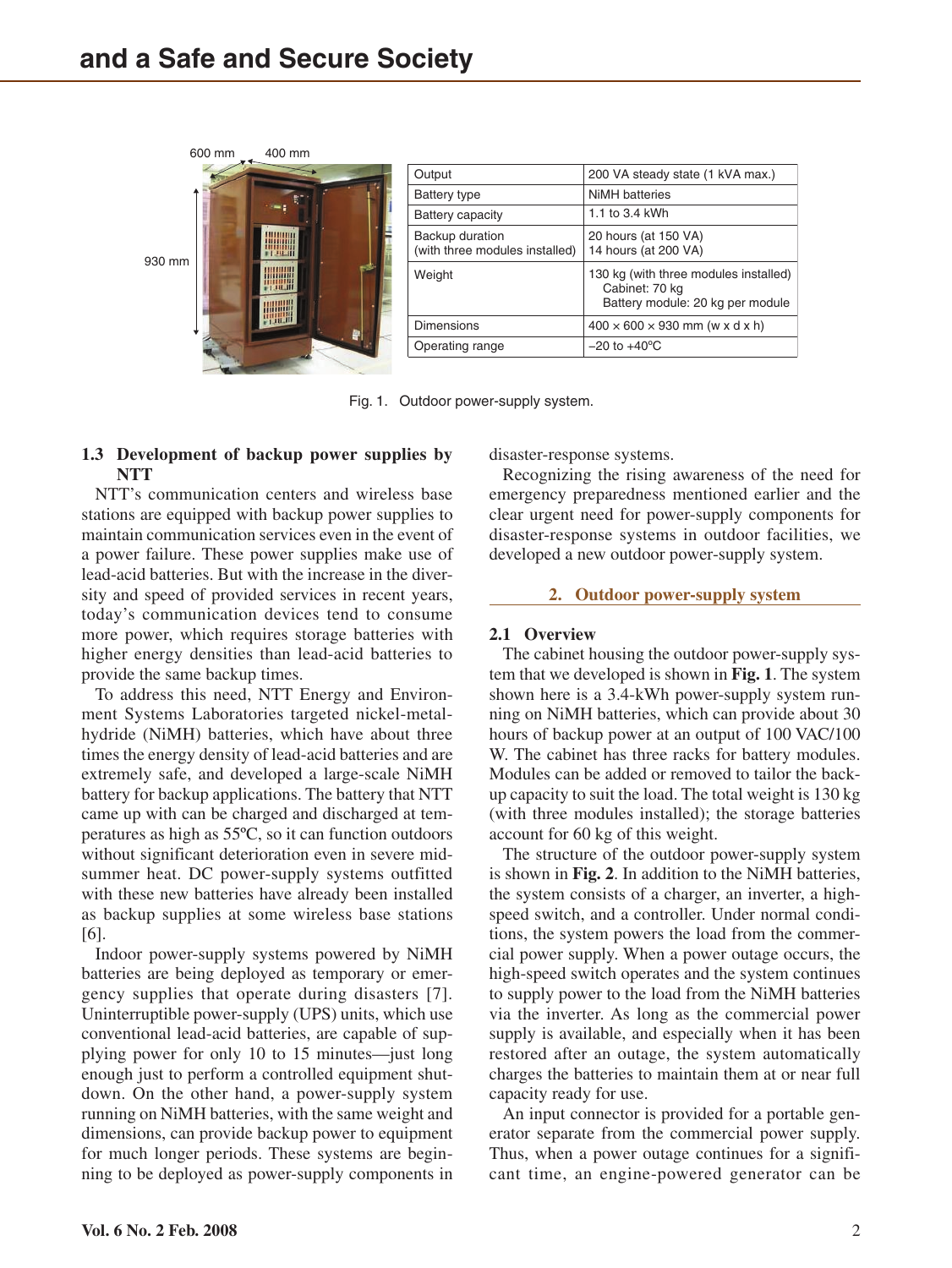

AC-SW: high-speed switch

Fig. 2. Schematic of the outdoor power-supply system.



Fig. 3. Remote monitoring.



Fig. 4. Battery module.

hooked up to the system.

The status of the outdoor power-supply system can be monitored remotely over the Internet, as shown in **Fig. 3**. The system can be programmed to send alerts about power outages/failures or low battery capacity to a preset email address.

#### **2.2 Installation technology for NiMH batteries**

Battery modules were developed as the basic component of the system to make it easier to handle the batteries. A module connects in series of ten cylindrical NiMH battery cells, each with current capacity of 95 Ah (**Fig. 4**). Every module has a built-in cooling fan for independent temperature control. Electrical connections are provided at the rear of the module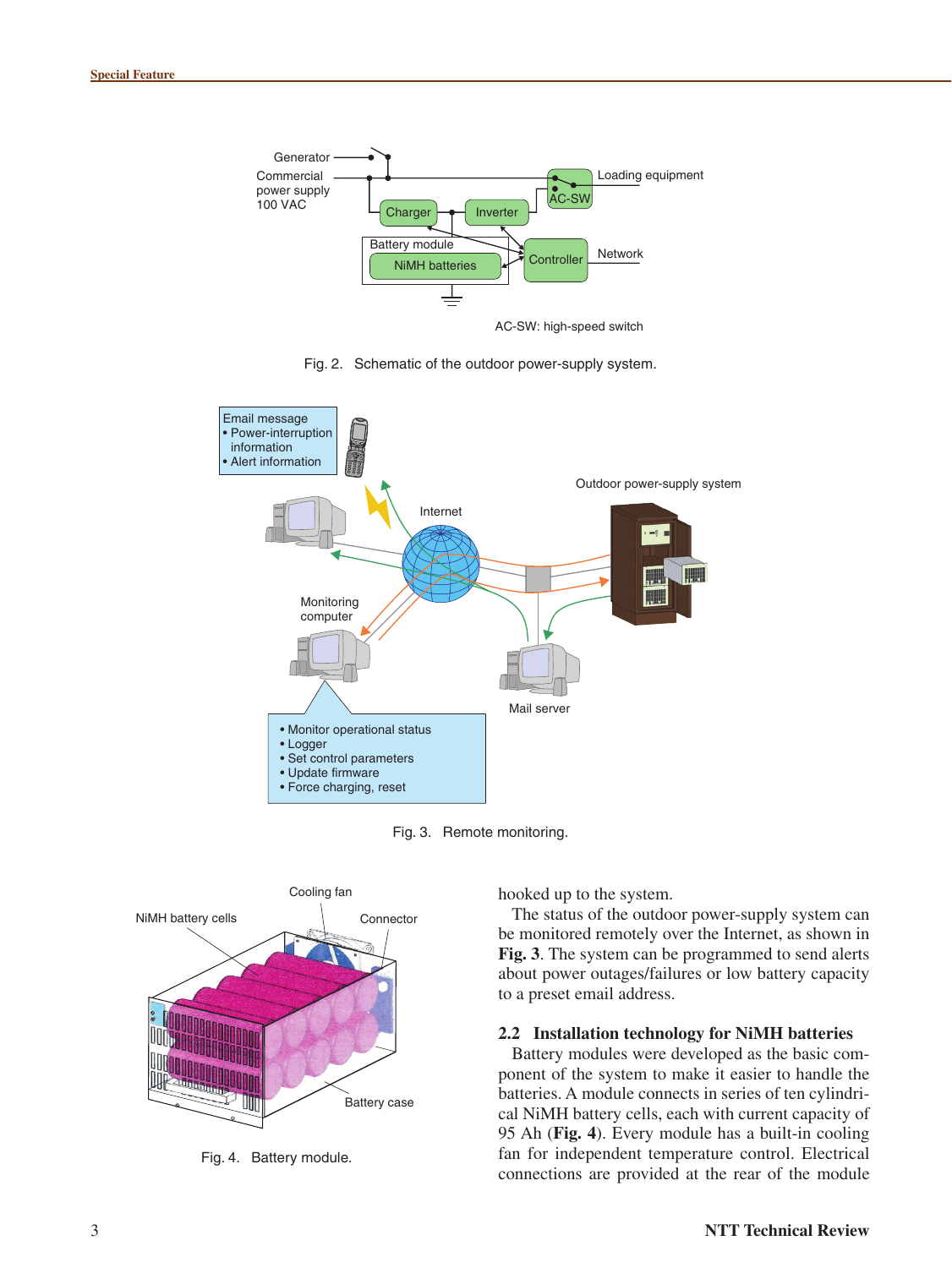case, allowing modules to be hot-swapped: no wiring is required. This greatly simplifies battery replacement and makes it safer and more efficient. Each battery unit weighs about 20 kg; light enough to be unplugged and carried. The backup time of the system can be extended by replacing a discharged module with an extra fully charged module.

#### **2.3 Construction design technology for improved protection from the elements**

Outdoor power-supply systems must be designed and constructed with a view to protecting the system from rainwater, accumulated snow, and toxic gases from volcanic activity. The power-supply cabinet, except for a small drainage hole in the bottom, is an airtight box and constructed to prevent the infiltration of rainwater or other substances. Unfortunately, this airtight construction causes the internal temperature to rise considerably during midsummer heat waves. A reliable passive thermal design is the primary method of controlling heat buildup inside the cabinet. The exterior of the cabinet is coated with infrared reflective material that reflects sunlight and radiant heat from the surroundings. The canopy, which receives the greatest amount of sunlight, has a double-layer sunlight-blocking shield. Inside, the inverter is particularly susceptible to increases in temperature. Therefore, we increased the thermal conductance between the inverter and its mount to promote thermal diffusion away from the inverter. Each battery module is cooled by a built-in fan that switches on when the battery temperature exceeds 45ºC. This cooling arrangement, in addition to the batteries' large thermal heat capacity, has been demonstrated to keep battery temperatures under their upper limit (55ºC during charging or discharging) even in midsummer heat.

To protect against lightning strikes, the cabinet's inputs and outputs have surge-protection circuits (surge absorbers), which prevent damage to the internal circuitry.

#### **2.4 Overcharge and over-discharge protection technology**

NiMH batteries are considered to be very safe because they use an aqueous electrolyte solution. Nevertheless, they must be protected from overcharging, which leads to overheating and an increase in internal pressure. On the outdoor power-supply system side, the controller will stop charging if it detects a full charge or an abnormal temperature. A second safety mechanism using a separate temperature sen-

sor inside the battery module will directly stop the charger if overheating is detected.

Storage batteries have a limited operating voltage range. Continuing to discharge a battery while below its minimum operating voltage (over-discharging) will damage the battery and degrade its power storage capacity. To prevent over-discharging, the outdoor power-supply system has a full-shutdown mechanism that takes effect when the NiMH battery voltage drops below a set value. When the commercial power supply recovers after a full-shutdown, the system automatically reactivates and starts charging the batteries. This feature makes it unnecessary to restart systems in the field.

#### **2.5 Technology for automatic detection of battery deterioration**

Storage batteries deteriorate over time and with the number of charge-discharge cycles. Our outdoor power-supply system, however, is equipped with a function that automatically monitors the service life and state of deterioration of its batteries. This eliminates the need for the user to test the storage battery capacity and reduces maintenance because the user is notified by the system's monitoring function if battery deterioration is detected.

#### **3. Comparison with competing products**

Our outdoor power-supply system is compared with competing products in **Table 1**. Our competitors require two or three lead-acid-battery systems to deliver 20 hours of backup power at 150 VA, which represents more weight and installation area, not to mention a higher cost.

Engine-powered generators are another alternative for outdoor power supplies capable of extended operation. Such generators, however, have several disadvantages: they emit harmful exhaust and are noisy when operating, require regular maintenance costs for refueling every six months, and are heavy and take up considerable space.

#### **4. Applications**

The outdoor power-supply system that we developed is expected to see use as a power supply in disaster-response systems, as indicated in **Fig. 5**, by virtue of its durability, which allows it to be used in exposed areas even in midsummer, its ability to deliver prolonged backup power from a compact form factor, and its maintenance-free characteristics.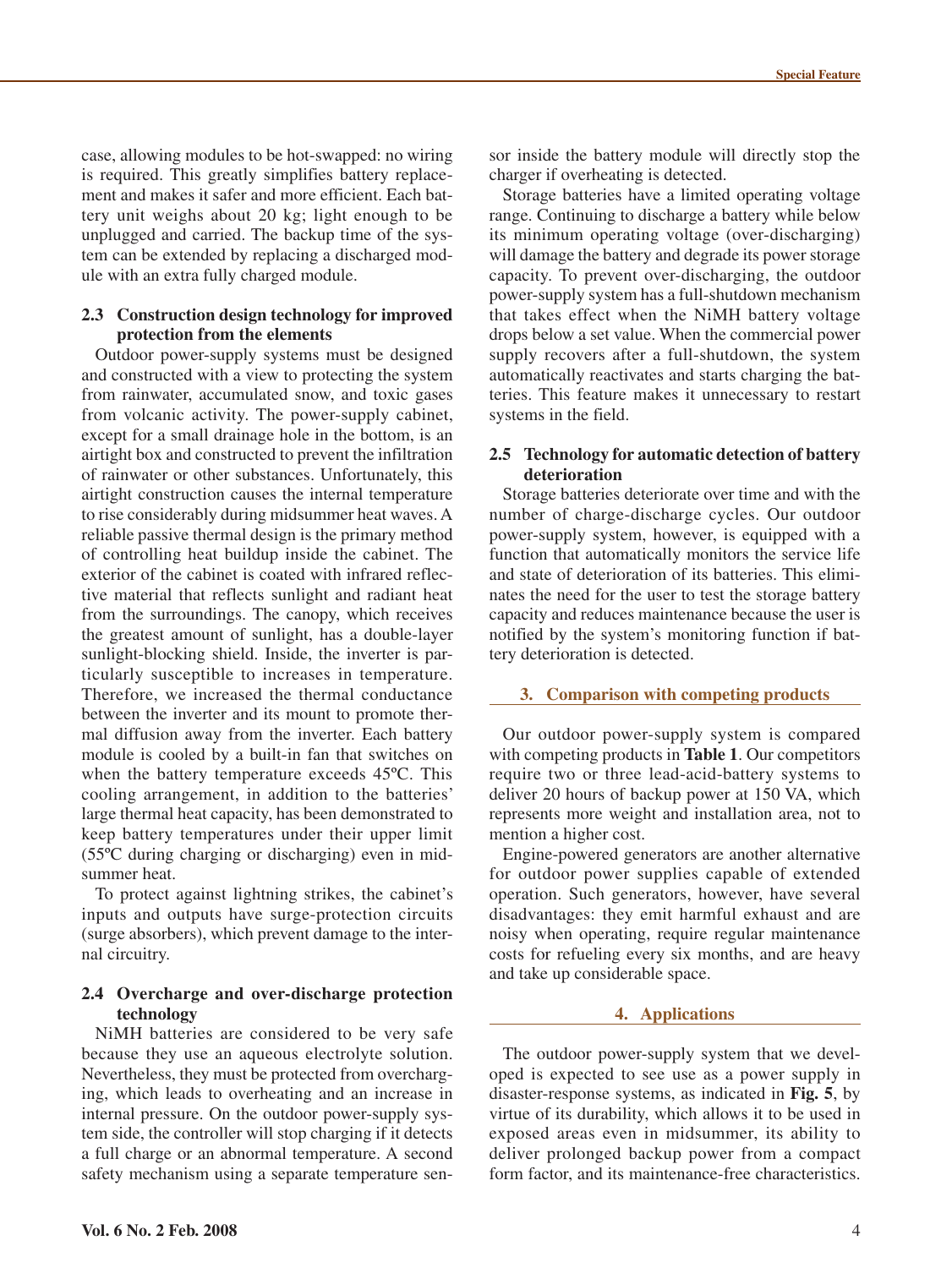|                              | Outdoor power-supply system<br>(NiMH battery type)    | Competing products<br>(lead-acid battery type)           |
|------------------------------|-------------------------------------------------------|----------------------------------------------------------|
| Output                       | 200 VA steady state (1 kVA max.)                      | 200 VA steady state (1 kVA max.)                         |
| Backup time                  | up to 20 hours (at 150 VA output)                     | up to 8 hours (at 150 VA output)                         |
| Weight                       | 130 kg (can be directly mounted<br>on a utility pole) | 200 kg (400 kg for 20 hours)                             |
| Volume                       | $0.223 \text{ m}^3$                                   | $0.376$ m <sup>3</sup> (0.7 m <sup>3</sup> for 20 hours) |
| <b>Expected service life</b> | 8 years (at 45°C)                                     | 5-6 years                                                |
| Maintenance                  | Maintenance free                                      | Batteries must be replaced at end<br>of service life     |





Fig. 5. Applications in disaster-response systems.

Applications in disaster-response systems, which convey information from disaster sites and monitoring points via information networks, include emergency clean power supplies [7] as standby supplies in government buildings and schools and outdoor power-supply systems at disaster sites, monitoring points, and wireless base stations. When deployed in this fashion, our system can eliminate power-outage worries even in times of emergencies to ensure safe and secure operation of vital infrastructure.

#### **5. Future development**

We are now engaged in the research and development of technologies for large-capacity power-supply systems with the aim of replacing the lead-acid batteries now used as backup batteries in communication buildings and data centers.